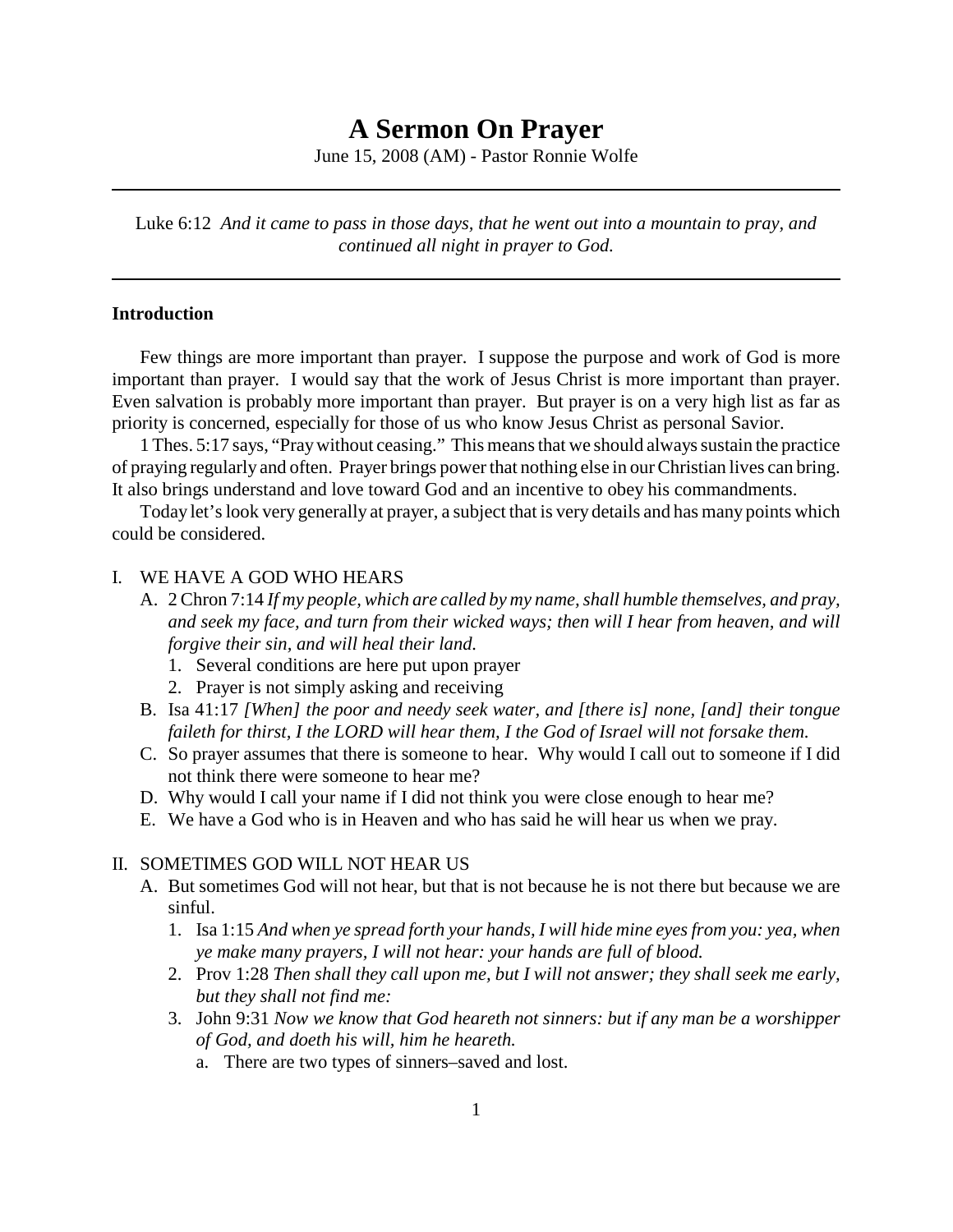- b. Ps alm 66:18 *If I regard iniquity in my heart, the Lord will not hear [me]:*
- 4. Job 35:13 *Surely God will not hear vanity, neither will the Almighty regard it.*

# III. WE HAVE AN OPEN DOOR THROUGH PRAYER

- A. Lu 11:9 And I say unto you, Ask, and it shall be given you; seek, and ye shall find; knock, and it shall be opened unto you.
	- 1. Here we assume that God is a gracious God and that he will open doors to us, give us what we ask for, and reveal to those of us who seek after him.
	- 2. Matt 21:22 *And all things, whatsoever ye shall ask in prayer, believing, ye shall receive.*
	- 3. Jer 29:13 *And ye shall seek me, and find [me], when ye shall search for me with all your heart.*

# IV. ANSWERS TO PRAYER

- A. Not only in scripture but in personal lives of people who now live on the earth are found many answers to prayer.
- B. How many of you have had prayers answered?
- C. Jer 42:4 *Then Jeremiah the prophet said unto them, I have heard [you]; behold, I will pray unto the LORD your God according to your words; and it shall come to pass, [that] whatsoever thing the LORD shall answer you, I will declare [it] unto you; I will keep nothing back from you.*
- D. Psalm 65:5 *[By] terrible* (awesome) *things in righteousness wilt thou answer us, O God of our salvation; [who art] the confidence of all the ends of the earth, and of them that are afar off [upon] the sea:*

# V. WE HAVE A NEED TO PRAY

- A. Psalm 70:5 *But I [am] poor and needy: make haste unto me, O God: thou [art] my help and my deliverer; O LORD, make no tarrying.*
- B. Isa 41:17 *[When] the poor and needy seek water, and [there is] none, [and] their tongue faileth for thirst, I the LORD will hear them, I the God of Israel will not forsake them.*

#### VI. COMMANDMENTS TO PRAY

- A. Mt 9:38 Pray ye therefore the Lord of the harvest, that he will send forth labourers into his harvest.
- B. Mt 26:41 Watch and pray, that ye enter not into temptation: the spirit indeed [is] willing, but the flesh [is] weak.
- C. Mr 13:33 Take ye heed, watch and pray: for ye know not when the time is.
- D. Lu 18:1 ¶ And he spake a parable unto them [to this end], that men ought always to pray, and not to faint;
- E. Lu 21:36 Watch ye therefore, and pray always, that ye may be accounted worthy to escape all these things that shall come to pass, and to stand before the Son of man.
- F. 1 Thes 5:17 Pray without ceasing.

# VII. THE UNIVERSAL PRACTICE OF PRAYER